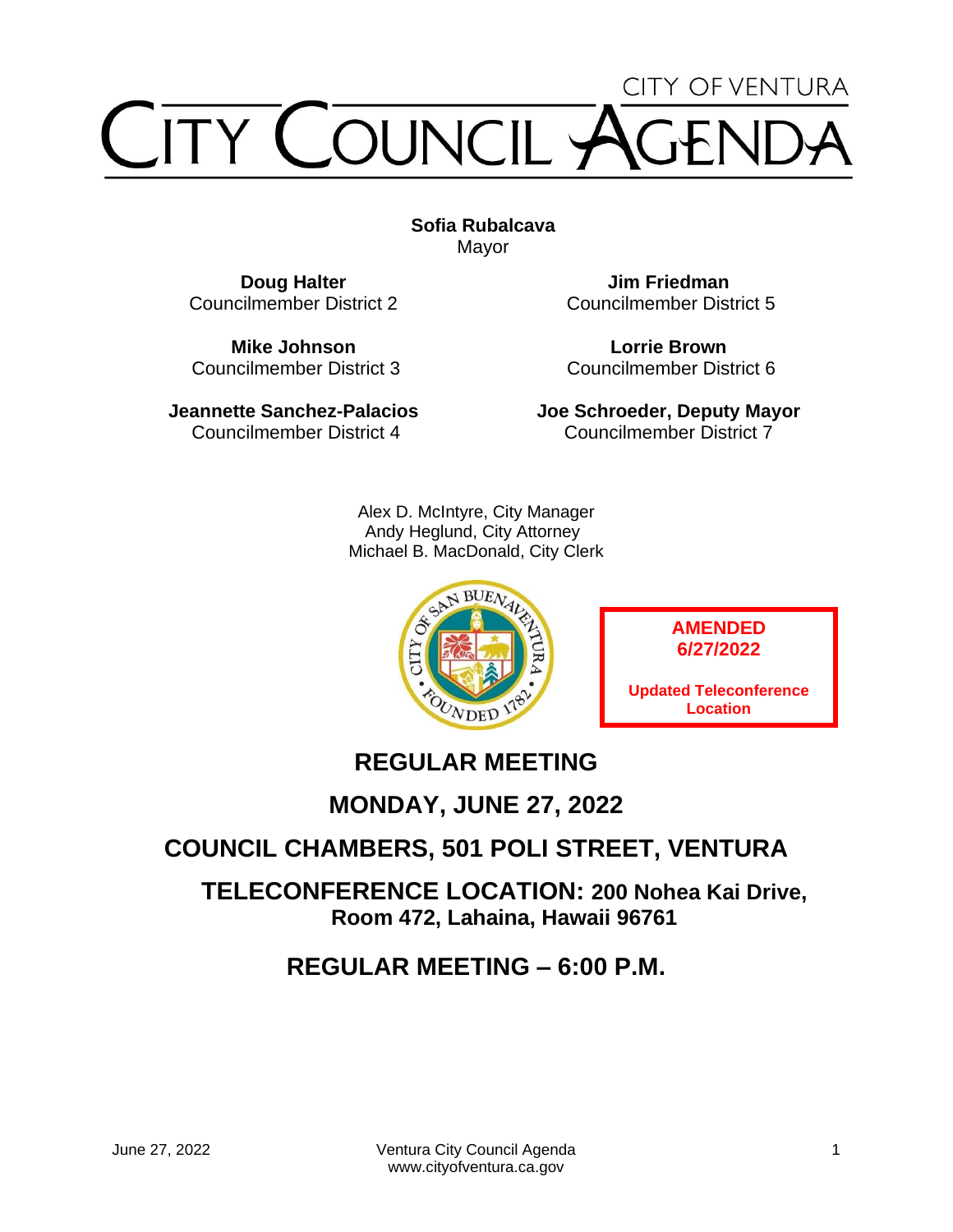### **PUBLIC PARTICIPATION OPTIONS – VIRTUAL AND IN PERSON OPTIONS**

#### 1. Join a **WebEx meeting LIVE**:

**[https://cityofventura.webex.com/cityofventura/j.php?MTID=m63399c94f6ef7be6c9f176a](https://cityofventura.webex.com/cityofventura/j.php?MTID=m63399c94f6ef7be6c9f176ab5cd664cf) [b5cd664cf](https://cityofventura.webex.com/cityofventura/j.php?MTID=m63399c94f6ef7be6c9f176ab5cd664cf)**

*NOTE: WebEx link only works while meeting is LIVE. After meeting has ended, use the Archived Video link to view the meeting. You may join the WebEx Meeting to provide Public Comment - #5 below.*

Join with only an "audio" connection: **2553 573 6747**

#### **WebEx recommends using Chrome, FireFox or Edge browsers when joining and providing live comment at the meeting. You are encouraged to download the WebEx App.**

- 2. Watch a **live stream** of the meeting at [https://www.cityofventura.ca.gov/718/Videos,](https://www.cityofventura.ca.gov/718/Videos) YouTube at [https://www.YouTube.com/cityofventura/live](https://www.youtube.com/cityofventura/live) or on Cable TV – Channel 15, live and replayed as listed on CAPS media schedule.
- 3. Submit your comments via email **by 4:00 p.m. on the City Council meeting date to allow the comments to be read before the Meeting**. Please submit your comment to the City Clerk using this form [www.cityofventura.ca.gov/publicinput](http://www.cityofventura.ca.gov/publicinput) or send an email to [cityclerk@cityofventura.ca.gov](mailto:cityclerk@cityofventura.ca.gov) (up to 1000 characters) When sending an email, please indicate in the Subject Line, the Agenda item number (i.e. Item No. 8A). Your form/email will be read by City Council and placed into the item's record at the meeting.
- 4. When watching the live stream or WebEx meeting, submit a Public Comment using this form [www.cityofventura.ca.gov/publicinput.](http://www.cityofventura.ca.gov/publicinput) Those emails will be provided to City Council following the meeting.



- 5. **Provide Public Comment Live when attending Virtually: You must attend the WebEx Meeting with audio connected to your computer/device,** you will see Chat feature on your screen. You can write, "I would like to speak on Agenda Item #\_\_" in the Chat feature. During the discussion of that item, the Mayor will call for public comment. The City Clerk will announce those requesting to speak, speakers will be promoted to "panelist" allowing you to turn on your camera. When you are finished, your mic will be muted and your camera disabled. For your audio to work, you MUST connect to the meeting with audio connected on your device – audio only connect will not work for this process. NOTE: When on a cell phone, you may need to scroll your screen to see the chat feature.
- $\Omega$  it and the meeting at  $\mathbf{C}$ ity Hall  $\Box$  Diegen pote that the meeting will be a by brid meeting 6. **Attend the meeting at City Hall.** Please note that the meeting will be a hybrid meeting, with attendees both in-person and virtually.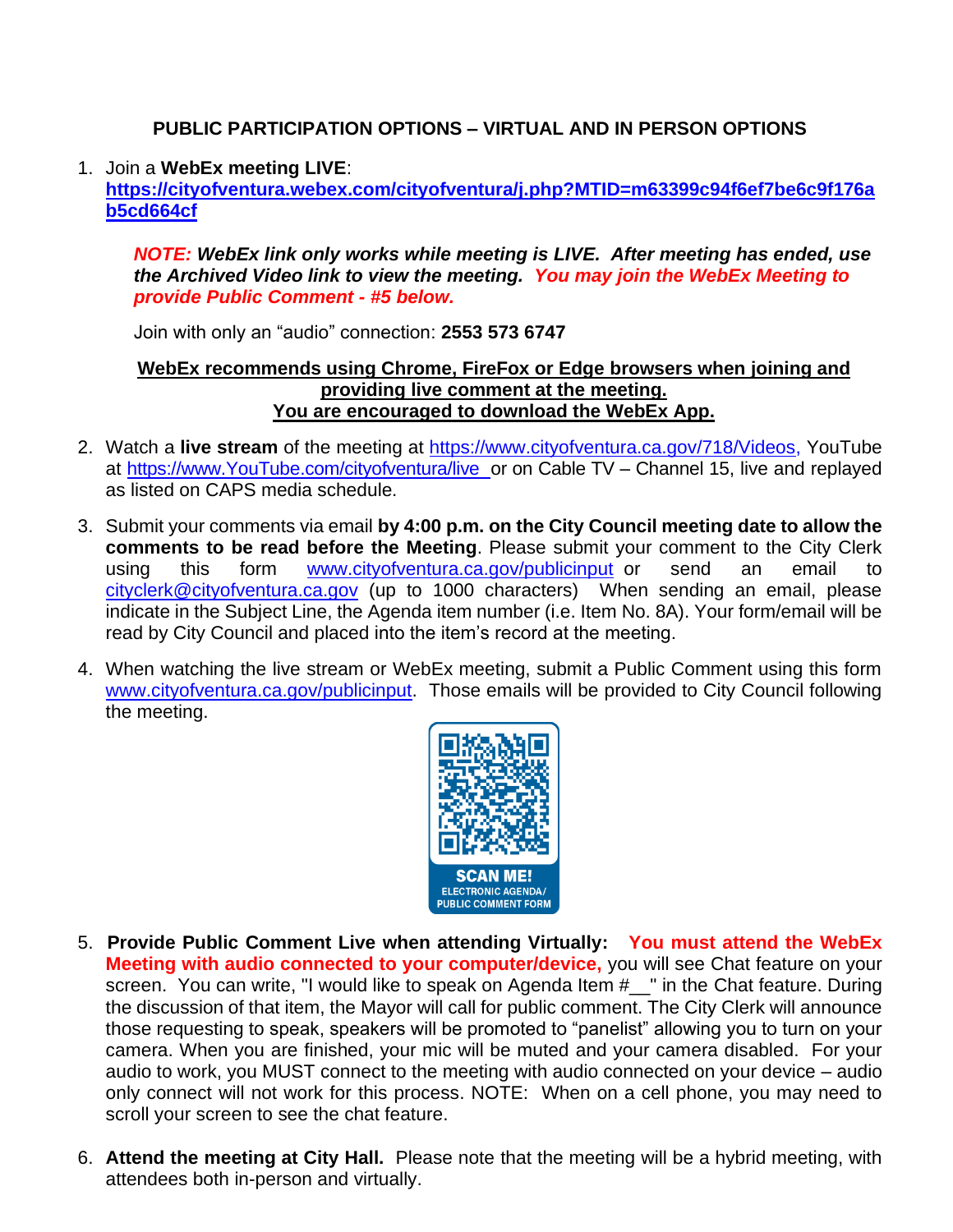The Regular Meetings of the San Buenaventura (Ventura) City Council also serve as regular meetings of the Successor Agency, Public Facilities Financing Authority and Parking Authority when Successor Agency, Public Facilities Financing Authority and Parking Authority items are listed on the agenda.

The public has the opportunity to address the City Council on any item appearing on the agenda. Persons wishing to address the City Council are limited to three minutes on any agenda item with a cumulative total of five minutes for all agenda items, except if there are one or more Successor Agency, Public Facilities Financing Authority and Parking Authority items on the agenda, members of the public shall have an additional total of three minutes on any agenda item with a cumulative total of five minutes for all agenda items to address all Successor Agency, Public Facilities Financing Authority and Parking Authority matters.

At the first regular meeting of the month, City Council has allocated a total of 30 minutes for members of the public to address City Council on items of City business other than scheduled agenda items near the beginning of the agenda and will continue speakers beyond the 30 minutes until the end of the agenda under the heading of "Public Communications". Individuals may not acquire additional time from other speakers during Public Communications but may do so on formal agenda items per City Council Protocols. City Council cannot take action on any items not on the agenda. These items may be referred to staff or scheduled on a future agenda. **Refer to box above on how to submit comments, including public comments, to City Council. You may also scan the QR Code to access the form to submit public comments or comments related to a specific agenda item via email before the meeting or during the meeting.**

Administrative Reports relating to this agenda are available on the City's website – <https://www.cityofventura.ca.gov/AgendaCenter>

Public Hearing Notices and any materials related to an agenda item submitted to the City Council after distribution of the agenda packet (Supplementals) are available on the City's website  $$ <https://www.cityofventura.ca.gov/1236/City-Council-Public-Hearing-NoticesSuppl>

Resource Items for the Public:

- [City Council Protocols](https://www.cityofventura.ca.gov/DocumentCenter/View/7563/City-Council-Protocols) which includes Rules of Decorum for the Public
- [City Council Goals 2021-2022](https://www.cityofventura.ca.gov/DocumentCenter/View/26426/Adopted-City-Council-Goals-2021-2022-02242021)
- [Budget Principles 2021-2022](https://www.cityofventura.ca.gov/DocumentCenter/View/26427/FY-2021-22-Budget-Principles-Adopted-02242021)
- [City Charter](https://library.municode.com/ca/san_buenaventura/codes/code_of_ordinances?nodeId=CH)

In compliance with the Americans with Disabilities Act, if you need assistance to participate in this meeting, please contact the City Clerk's Office at (805) 658-4787 or the California Relay Service at (866) 735-2929. Notification 72 hours prior to the meeting will enable the City to make reasonable arrangements to ensure accessibility to this meeting.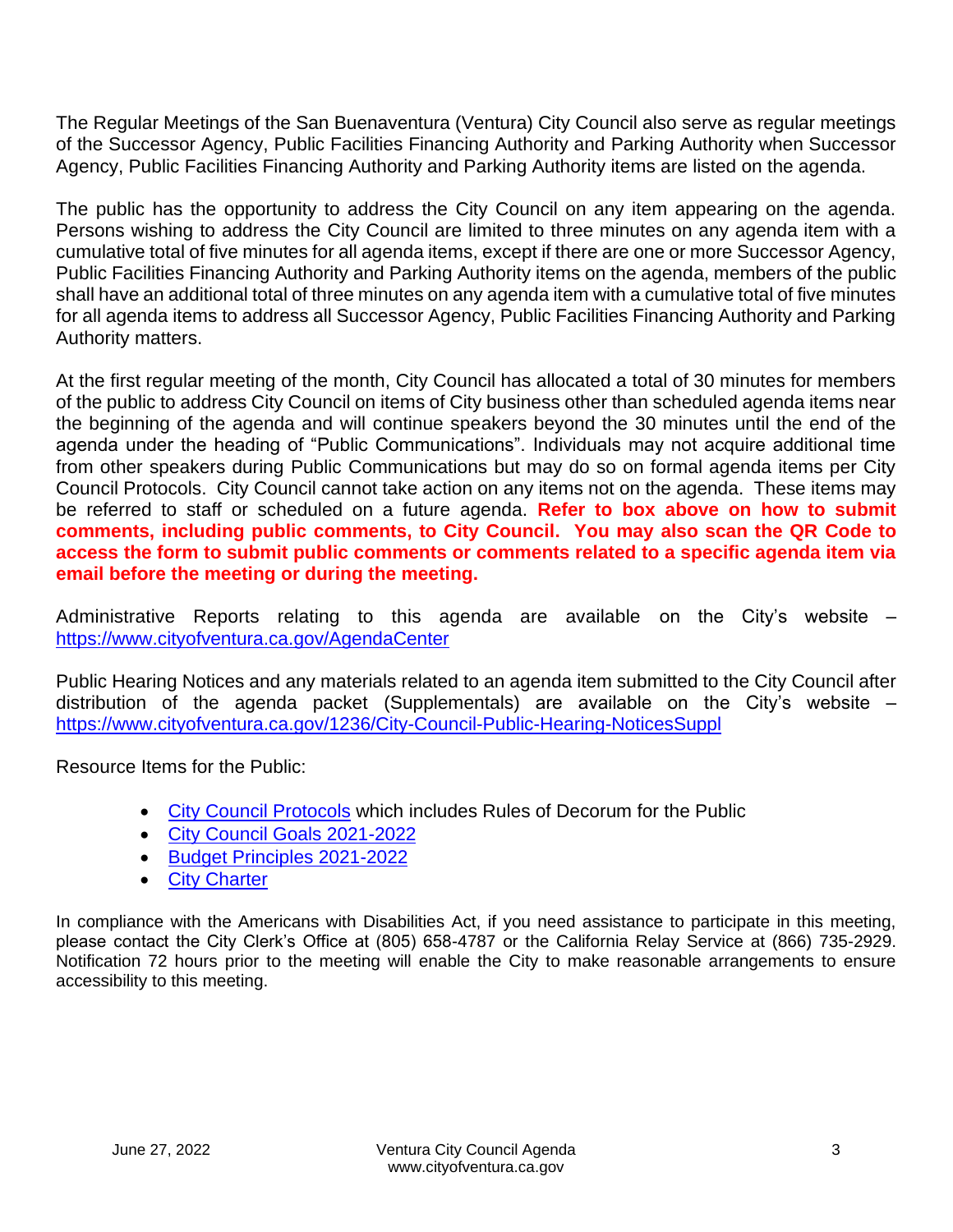### **1. CALL TO ORDER – REGULAR SESSION – 6:00 p.m.**

**2. ROLL CALL**

# **3. PLEDGE OF ALLEGIANCE**

# **4. SPECIAL PRESENTATIONS AND ANNOUNCEMENTS**

### **4A. Community Highlight of Dr. Minako Watabe**

### **6. CITY COUNCIL COMMUNICATIONS/REPORTS**

Per Government Code Section 54954.2(a)(2), the Council Communications section of the agenda provides City Council members the opportunity to ask a question for clarification, make a brief announcement, or provide a brief report on his or her activities or the activities of the respective boards, commissions, or committees upon which they serve.

# **7. CITY MANAGER COMMUNICATIONS**

### **9. CONSENT ITEMS**

Matters appearing on the Consent Calendar are expected to be non-controversial and will be acted upon by City Council at one time without discussion unless a Councilmember, the Administration, or a member of the public requests an opportunity to address any given item. Items removed from the Consent Calendar will be discussed at the beginning of the Formal Items. Approval by the City Council of Consent Items means the recommendation of the Administration is approved along with the terms and conditions described in the Administrative Report.

#### **9A. Move all resolutions and ordinances presented tonight be deemed read by title only and all further reading be waived.**

#### **9B. [Appoint Councilmember Sanchez-Palacios to the Hope and Solutions](https://www.cityofventura.ca.gov/DocumentCenter/View/32069/9B)  [Council Subcommittee](https://www.cityofventura.ca.gov/DocumentCenter/View/32069/9B)**

Introduced by: Mayor Sofia Rubalcava

### RECOMMENDATION

Appoint Councilmember Sanchez-Palacios to the Hope and Solutions Council Subcommittee, replacing Councilmember Brown.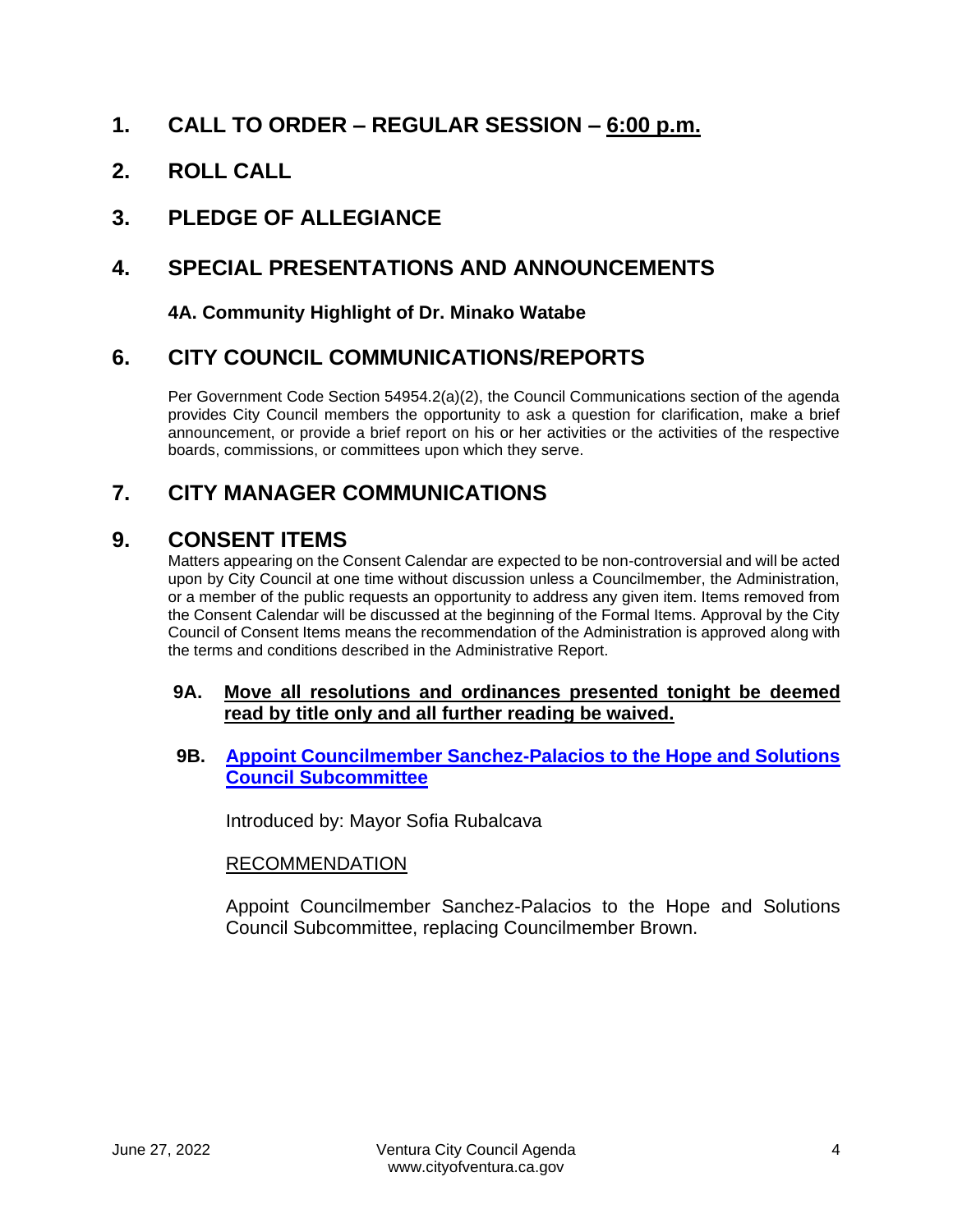### **9C. [Removal of Parks and Recreation Commissioner](https://www.cityofventura.ca.gov/DocumentCenter/View/32070/9C)**

Introduced by: Mayor Sofia Rubalcava

#### RECOMMENDATION

Remove Spencer Noren as a Parks and Recreation Commissioner effective immediately.

#### **9D. [Approve Appointment and Reappointment Recommendations –](https://www.cityofventura.ca.gov/DocumentCenter/View/32071/9D) Water [Commission and the Ventura Port District](https://www.cityofventura.ca.gov/DocumentCenter/View/32071/9D)**

Introduced by: Councilmember Jeannette Sanchez-Palacios

#### RECOMMENDATION

- a. Approve the appointment of Anthony Rainey to the Ventura Port District for a term of June 30, 2022 through June 30, 2026.
- b. Approve the reappointments of Nova Clite and Susan Mulligan to the Water Commission for a term of June 30, 2022 through June 30, 2024.

### **9E. [Participation in Countywide Farmworker Housing Study](https://www.cityofventura.ca.gov/DocumentCenter/View/32072/9E)**

Staff: Alex D. McIntyre, City Manager

#### RECOMMENDATION

Authorize the Mayor to contribute \$15,000 to the County of Ventura to conduct the 2022-2023 Farmworker Housing Study.

**9F. [Consideration of A Resolution of the City Council of the City of San](https://www.cityofventura.ca.gov/DocumentCenter/View/32073/9F)  [Buenaventura, California, Reconfirming the Existence of a Local](https://www.cityofventura.ca.gov/DocumentCenter/View/32073/9F)  [Emergency and Extending it Until September 4, 2022](https://www.cityofventura.ca.gov/DocumentCenter/View/32073/9F)**

Staff: Andy Heglund, City Attorney

#### RECOMMENDATION

Adopt the Resolution, title as follows:

"A RESOLUTION OF THE CITY COUNCIL OF THE CITY OF SAN BUENAVENTURA, CALIFORNIA, RECONFIRMING THE EXISTENCE OF A LOCAL EMERGENCY AND EXTENDING IT UNTIL SEPTEMEBER 4, 2022."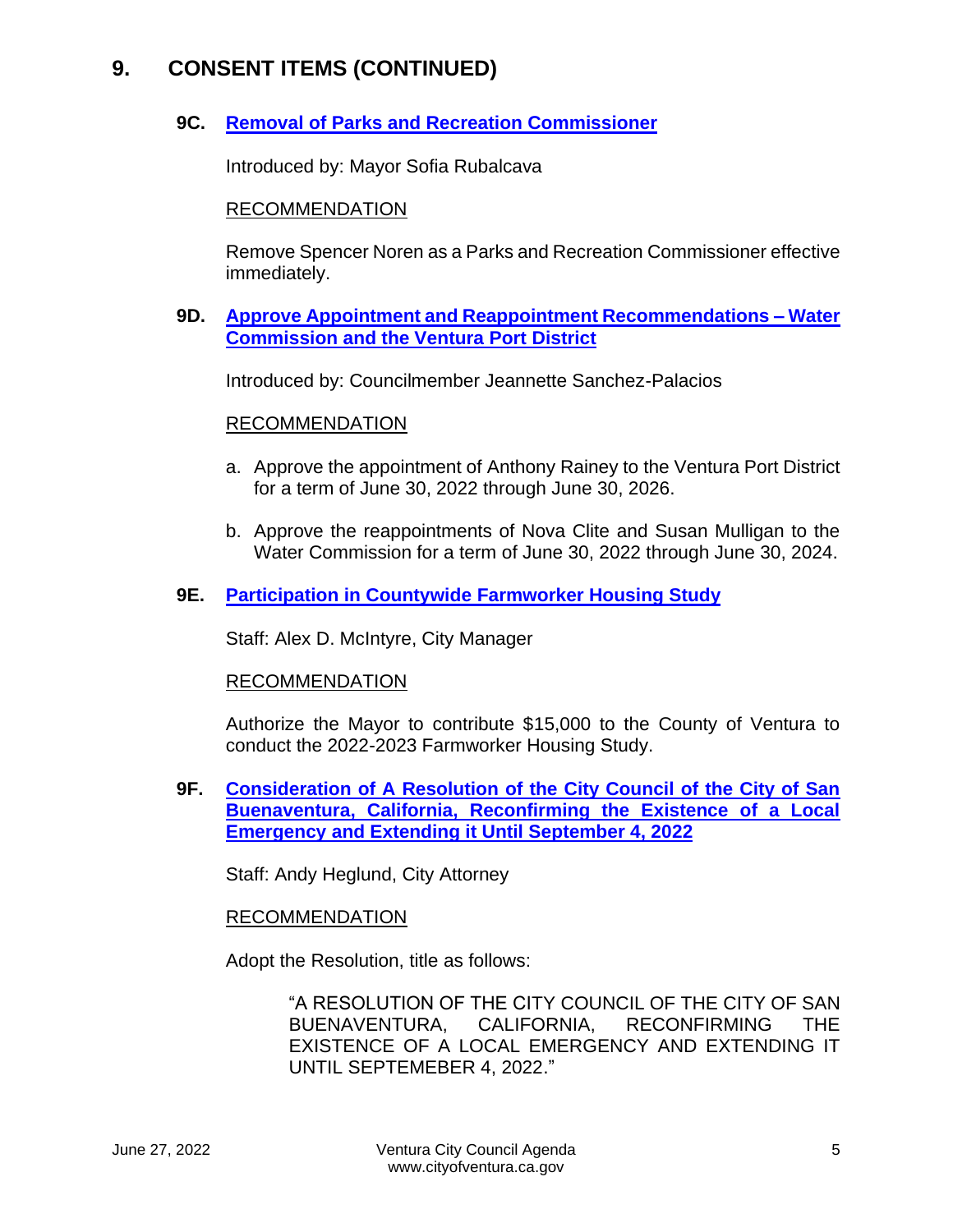**9G. [Request for Authorization to Amend Outside Counsel Services](https://www.cityofventura.ca.gov/DocumentCenter/View/32074/9G)  [Agreement with the Law Firm of Best, Best & Krieger, LLP for the](https://www.cityofventura.ca.gov/DocumentCenter/View/32074/9G)  [Pending Litigation Matter Santa Barbara Channelkeeper v.](https://www.cityofventura.ca.gov/DocumentCenter/View/32074/9G) State Water [Resources Control Board and the City of San Buenaventura](https://www.cityofventura.ca.gov/DocumentCenter/View/32074/9G)**

Staff: Andy Heglund, City Attorney

### RECOMMENDATION

Authorize the City Attorney to enter into an amended legal services agreement with the law firm of Best, Best and Krieger, LLP in an amount not to exceed an additional \$460,000 to continue representation of the City in the litigation matter of Santa Barbara Channelkeeper v. State Water Resources Control Board and the City of San Buenaventura, Los Angeles County Superior Court Case No. 19STCP01176 (formerly San Francisco County Superior Court Case No. CPF-14-513875), and related matters.

**9H. Approval of City Council Minutes – [Regular Meetings held on April 25,](https://www.cityofventura.ca.gov/DocumentCenter/View/32075/9H)  [2022, May 9, 2022, and May 23, 2022; and Special Meetings held on](https://www.cityofventura.ca.gov/DocumentCenter/View/32075/9H)  [May 3, 2022 and May 31, 2022](https://www.cityofventura.ca.gov/DocumentCenter/View/32075/9H)**

Staff: Michael B. MacDonald, City Clerk

### RECOMMENDATION

Approve City Council Minutes for Regular Meetings held on April 25, 2022, May 9, 2022, and May 23, 2022; and Special Meetings held on May 3, 2022 and May 31, 2022.

**9I. Ordinance for Second Reading - [An Ordinance of the City Council of](https://www.cityofventura.ca.gov/DocumentCenter/View/32076/9I)  [the City of San Buenaventura, California, Amending Section](https://www.cityofventura.ca.gov/DocumentCenter/View/32076/9I)  [16.110.010, 'Definition of Words and Phrases,' and Section 16.215.060,](https://www.cityofventura.ca.gov/DocumentCenter/View/32076/9I)  ['Parking Space Markings,'](https://www.cityofventura.ca.gov/DocumentCenter/View/32076/9I)**

Staff: Michael B. MacDonald, City Clerk

### RECOMMENDATION

Waive the second reading in full and adopt the Ordinance of the City Council of the City of San Buenaventura, California, amending section 16.110.010, 'definition of words and phrases,' and section 16.215.060, 'parking space markings,' of the San Buenaventura Municipal Code.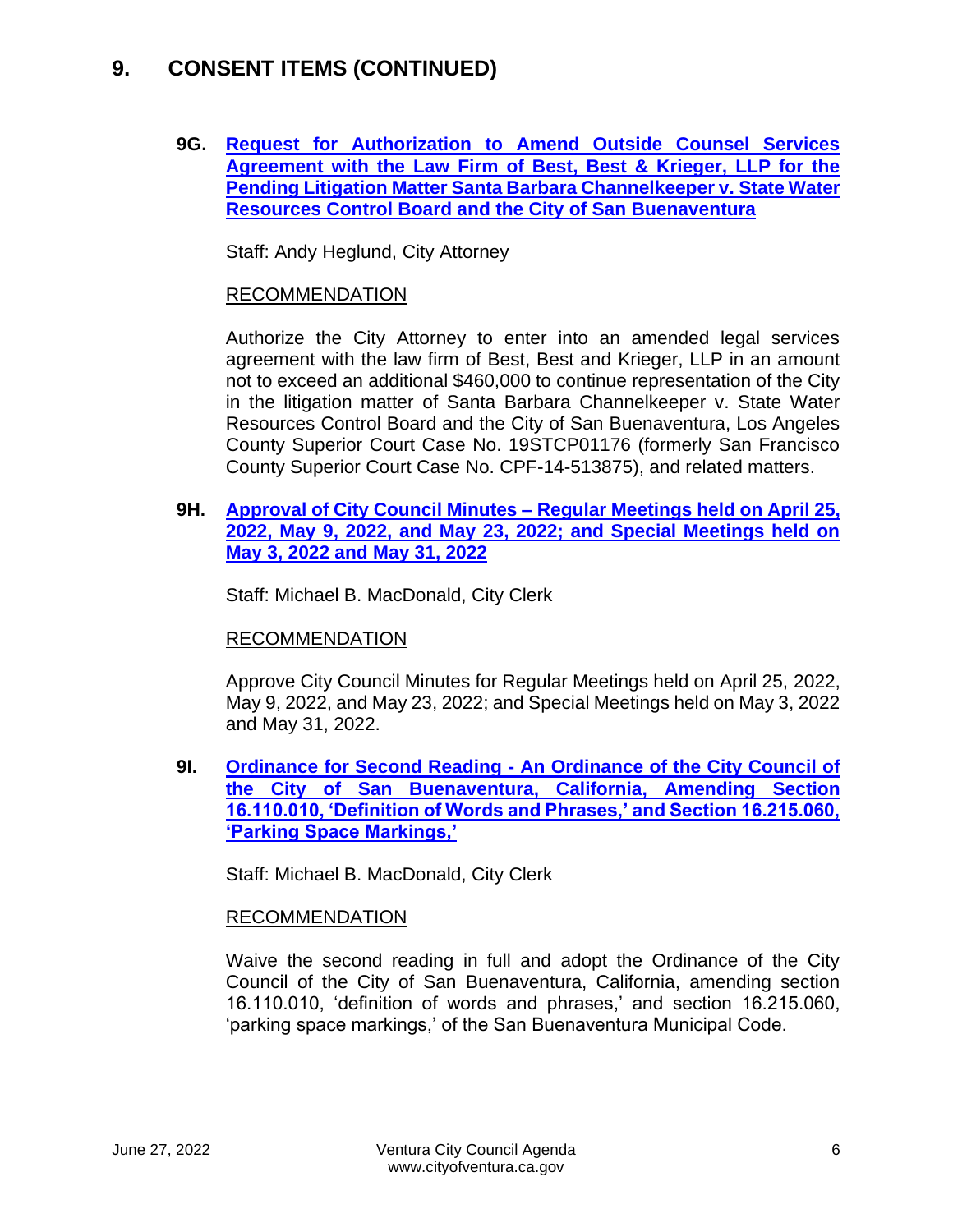**9J. Ordinance for Second Reading - [An Ordinance of the Council of the](https://www.cityofventura.ca.gov/DocumentCenter/View/32077/9J)  [City of San Buenaventura, California, Suspending Contributions from](https://www.cityofventura.ca.gov/DocumentCenter/View/32077/9J)  [the Water and Wastewater Funds to the Public Art Fund for an](https://www.cityofventura.ca.gov/DocumentCenter/View/32077/9J)  [Additional Period of Four Years](https://www.cityofventura.ca.gov/DocumentCenter/View/32077/9J)**

Staff: Michael B. MacDonald, City Clerk

### RECOMMENDATION

Waive the second reading in full and adopt the Ordinance of the Council of the City of San Buenaventura, California, Suspending Contributions from the Water and Wastewater Funds to the Public Art Fund for an Additional Period of Four Years.

#### **9K. [2005 General Plan Annual Report](https://www.cityofventura.ca.gov/DocumentCenter/View/32078/9K)**

Staff: Peter Gilli, Community Development Director

#### RECOMMENDATION

That the City Council receive and file the 2020/2021 General Plan Annual Report.

#### **9L. [Community Development Contract Updates](https://www.cityofventura.ca.gov/DocumentCenter/View/32093/9L)**

Staff: Peter Gilli, Community Development Director

- a. Authorize the Mayor to execute the Fourteenth Amendment to Professional Services Agreement number 2017-011 with Stuart Consulting Services, LLC, adding Fiscal Year 2021 – 2022 funds of \$20,000 for a new not-to-exceed amount of \$2,654,000 to cover the cost of services through June 30, 2022**,** when the current contract expires.
- b. Authorize the Mayor to execute the Ninth Amendment to Professional Services Agreement number 2018-010 with CSG Consultants, Inc., adding Fiscal Year 2021 – 2022 funds of \$20,000 for a new not-toexceed amount of \$745,000 to cover the cost of services through June 30, 2022, when the current contract expires.
- c. Authorize the Mayor to execute the First Amendment to Professional Services Agreement number P2022-035 with Shums Coda Associates, Inc., adding Fiscal Year 2021 – 2022 funds of \$101,000 for a new notto-exceed amount of \$150,000 to cover the cost of services through June 30, 2022**,** when the current contract expires.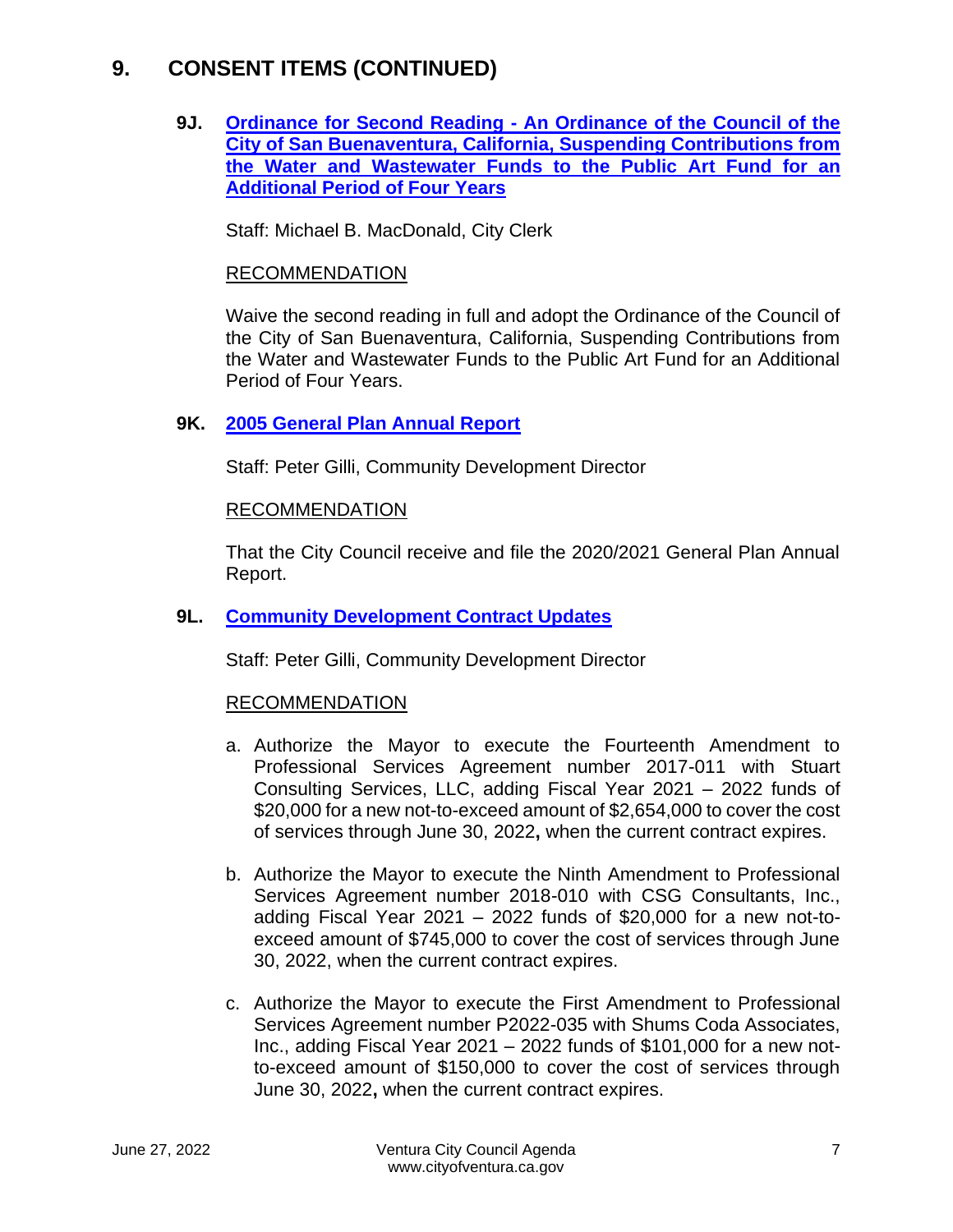- d. Authorize the Finance Department to increase appropriations as needed from Fiscal Year 2021 – 2022 funds.
- **9M. [Fiscal Year 2022–2023 Consolidated Annual Maintenance](https://www.cityofventura.ca.gov/DocumentCenter/View/32079/9M) [Assessment District Report](https://www.cityofventura.ca.gov/DocumentCenter/View/32079/9M)**

Staff: Michael Coon, Chief Financial Officer

### RECOMMENDATION

Receive and file the Fiscal Year 2022–2023 Consolidated Annual Report for the Maintenance Assessment Districts.

**9N. [Approve the FY 22-23 First Extension to the Ventura County Medical](https://www.cityofventura.ca.gov/DocumentCenter/View/32080/9N)  [Center Contract](https://www.cityofventura.ca.gov/DocumentCenter/View/32080/9N)**

Staff: Darin Schindler, Chief of Police

### RECOMMENDATION

- a. Approve and authorize the Mayor to execute the agreement between the City of Ventura and the County of Ventura for Ventura County Medical Center services from July 1, 2022 to June 30, 2023, for the estimated cost of \$644,000.
- b. Authorize the City Manager to conduct all negotiations and execute and submit all documents, including, but without limitation, applications, agreements, and billing statements that may be necessary for the agreement between the City of San Buenaventura and Ventura County Medical Center.
- c. Authorize the Finance Department to increase expenditure and revenue appropriations by \$153,822 in the General Categorical and Grant Fund, Police Department budget.

### **9O. [Approve the FY 2022-2023 First Extension to the School Resource](https://www.cityofventura.ca.gov/DocumentCenter/View/32081/9O)  [Officer Agreement with the Ventura Unified School District](https://www.cityofventura.ca.gov/DocumentCenter/View/32081/9O)**

Staff: Darin Schindler, Chief of Police

### RECOMMENDATION

a. Accept the FY 2022-2023 First Extension Agreement for Police Services between the City of San Buenaventura and the Ventura Unified School District (VUSD) for School Resource Officers (SRO).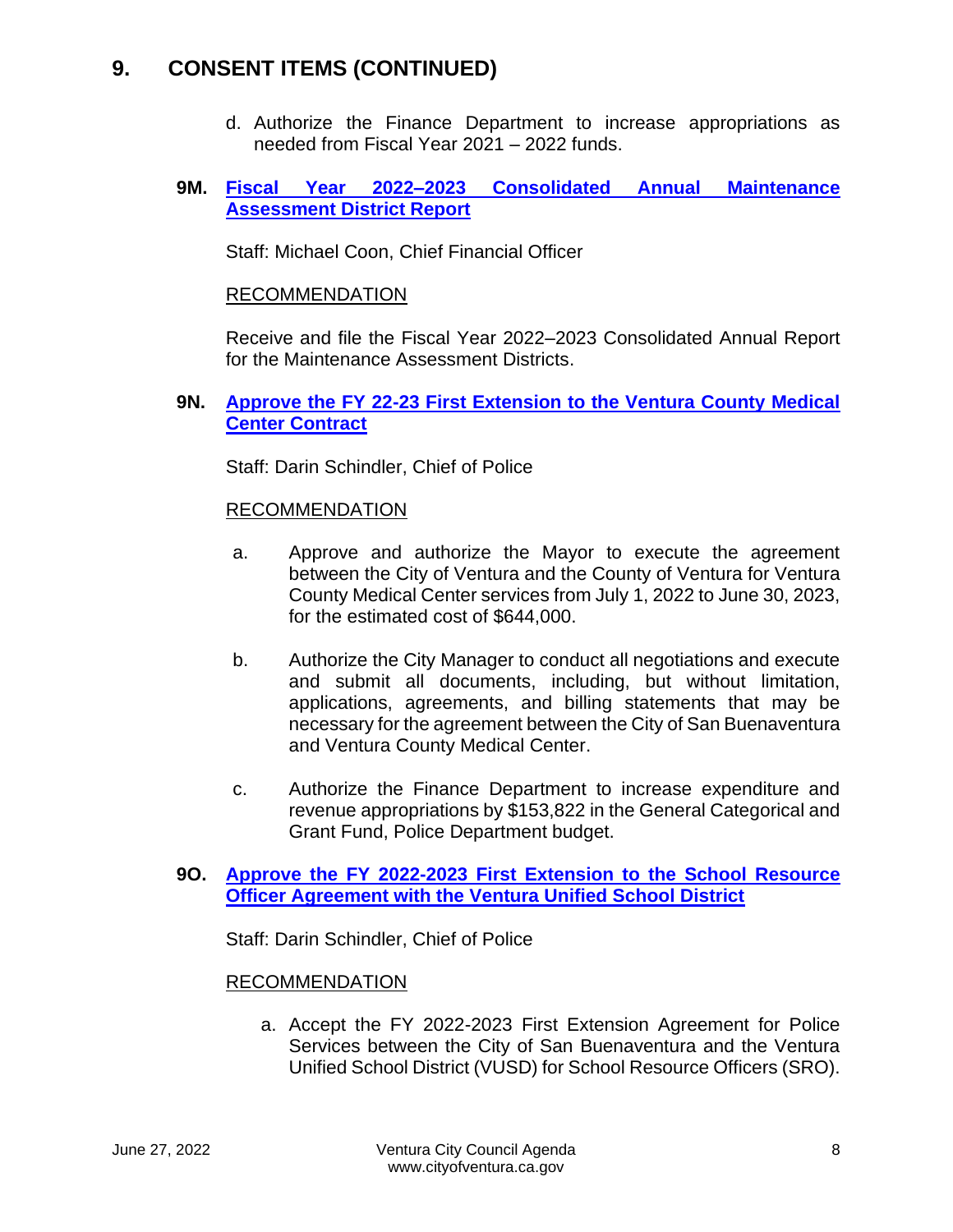- b. Authorize the Mayor to conduct all negotiations and execute and submit all documents, including, but without limitation, applications, agreements, and billing statements that may be necessary for the agreement between the City of San Buenaventura and the Ventura Unified School District for School Resource Officers.
- c. Authorize the City Manager to execute up to three additional oneyear extensions.
- **9P. [Amendment to City Municipal Code on Animals, Amendment to 5-year](https://www.cityofventura.ca.gov/DocumentCenter/View/32082/9P)  [Animal Services Agreement with the County of Ventura, and approval](https://www.cityofventura.ca.gov/DocumentCenter/View/32082/9P)  [of FY 22-23 Service Level Agreement](https://www.cityofventura.ca.gov/DocumentCenter/View/32082/9P)**

Staff: Darin Schindler, Chief of Police

#### RECOMMENDATION

- a. Find the Ordinance to be exempt from the California Environmental Quality Act based on Section 15061(b)(3).
- b. Introduce and waive the first reading of the Ordinance, title as follows:

"AN ORDINANCE OF THE CITY COUNCIL OF THE CITY OF SAN BUENAVENTURA, CALIFORNIA, AMENDING CHAPTER 8.050, 'ANIMALS,' OF THE SAN BUENAVENTURA MUNICIPAL TO ADOPT BY REFERENCE THE COUNTY OF VENTURA'S ANIMAL CONTROL ORDINANCE"

- c. Set the second reading and adoption at the City Council meeting of July 11, 2022.
- d. Approve and authorize the Mayor to sign the Revised Animal Services 3-year agreement.
- e. Approve and authorize the Mayor to sign the FY22-23 Service Level agreement between the City of Ventura and the County of Ventura for animal services from July 1, 2022, to June 30, 2023, for \$700,000.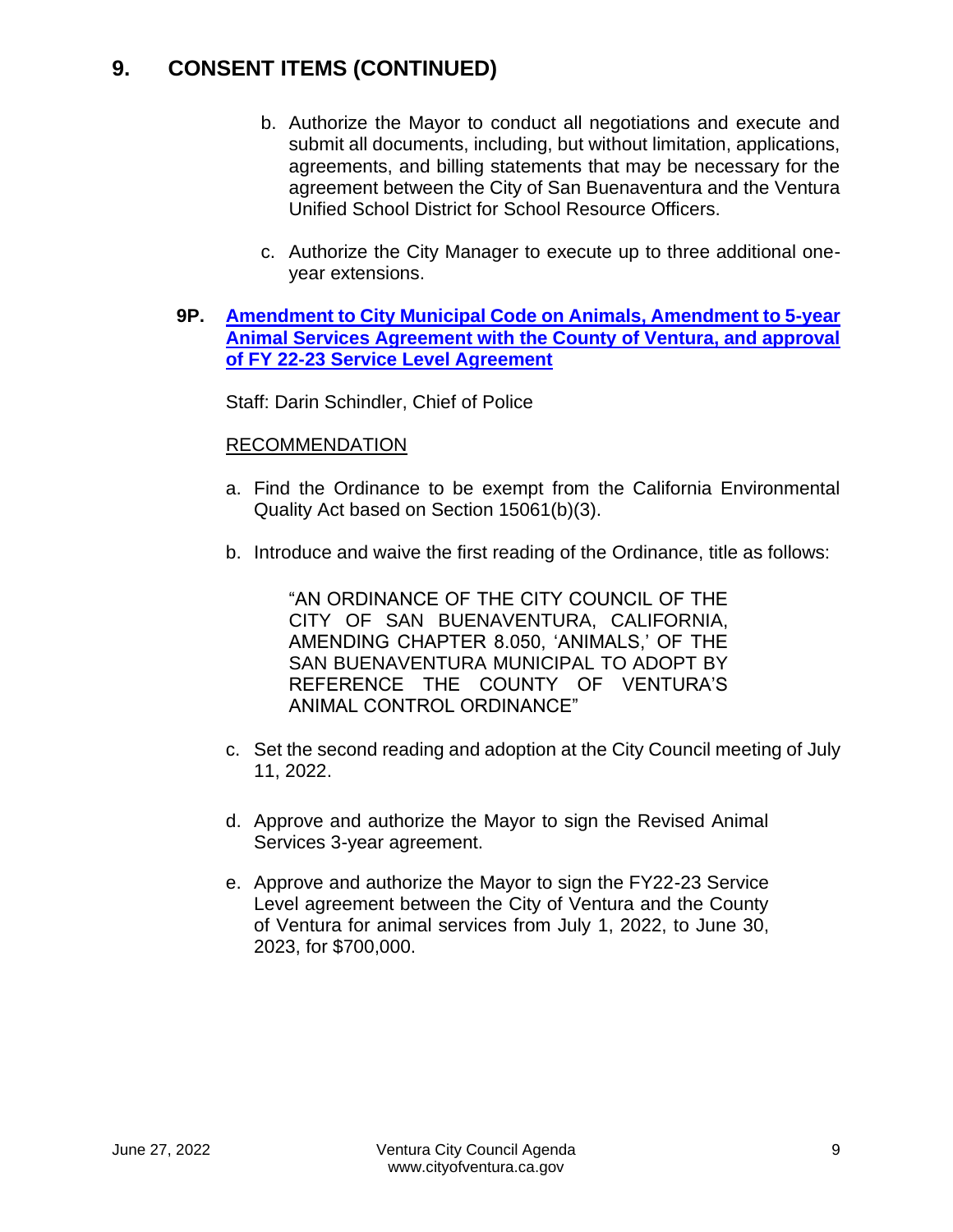### **9Q. [Approve the 2022 Ventura County Fair Agreement](https://www.cityofventura.ca.gov/DocumentCenter/View/32083/9Q)**

Staff: Darin Schindler, Chief of Police

#### RECOMMENDATION

- a. Approve the agreement with the 31<sup>st</sup> District Agriculture Association for security, traffic control, and permit services for the 2022 Ventura County Fair in an amount not-to-exceed \$230,000.
- b. Authorize the City Manager to conduct all negotiations and execute and submit all documents with the 31<sup>st</sup> District Agriculture Association.
- c. Authorize the Finance Department to adjust revenue and expenditure appropriations in the Police Department's FY 2022 – 2023 General and Categorical Grant Fund budget.
- **9R. [Agreements with The Haven at Ventura, LLC Regarding Public](https://www.cityofventura.ca.gov/DocumentCenter/View/32084/9R)  [Improvements, Ongoing Maintenance and Certain Easements Related](https://www.cityofventura.ca.gov/DocumentCenter/View/32084/9R)  [to the Coastline Ventura Apartments Project at the Downtown Triangle](https://www.cityofventura.ca.gov/DocumentCenter/View/32084/9R)  [Site](https://www.cityofventura.ca.gov/DocumentCenter/View/32084/9R)**

Staff: Phillip Nelson, Public Works Director

- a. Authorize the City Manager or designee to execute the Declaration of Covenants and Agreement Regarding Developer's Ongoing Obligations Related to the Coastline Ventura Apartments Project.
- b. Authorize the City Manager or designee to negotiate and finalize the Construction and Maintenance Agreement with Union Pacific Railroad for the Ash Street Railroad Crossing Improvements.
- c. Authorize the City Manager or designee to execute the Public Improvement Agreement with the Haven at Ventura, LLC for the Ash Street Railroad Crossing Improvements.
- d. Approve the Resolution of Abandonment of identified easements that are not needed and authorize the City Manager or designee to record the necessary documents.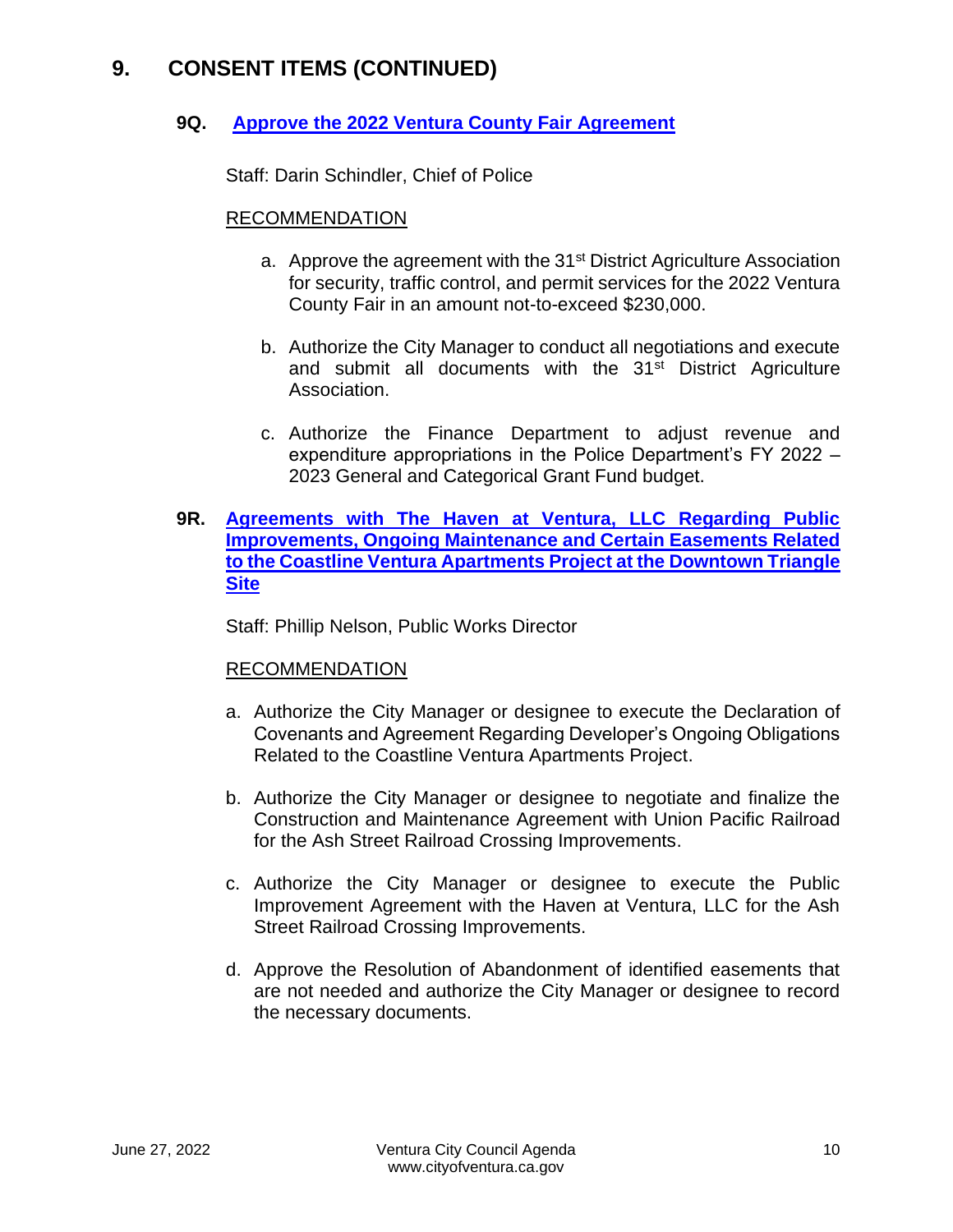### **9S. [Consideration of Approval of Construction Contract with Toro](https://www.cityofventura.ca.gov/DocumentCenter/View/32085/9S)  [Enterprises, Inc. for Project 91070 –](https://www.cityofventura.ca.gov/DocumentCenter/View/32085/9S) Montalvo Safe Routes to School [Improvements](https://www.cityofventura.ca.gov/DocumentCenter/View/32085/9S)**

Staff: Phillip Nelson, Public Works Director

### RECOMMENDATION

- a. Determine that the proposed project is categorically exempt from the California Environmental Quality Act (CEQA) as defined in Article 19 Section 15301 (c) of the CEQA guidelines because it is considered the repair, maintenance, or minor alteration of an existing street, sidewalk and gutter involving negligible or no expansion of an existing use.
- b. Waive all minor bid irregularities, approve and authorize the Mayor to execute the Public Works contract, Specification 2021-004 with Toro Enterprises, Inc. for the Montalvo Safe Routes to School Improvements Project in the amount of \$2,000,515.
- c. Authorize the Public Works Director or designee to execute future amendments to Toro Enterprises, Inc. up to a total maximum contingency of \$200,051 for a total not-to-exceed Agreement amount of \$2,200,565 and a total time extension of 180 calendar days.

### **9T. [General Services Agreement with ACCO Engineered Systems for](https://www.cityofventura.ca.gov/DocumentCenter/View/32086/9T)  [Heating, Ventilation and Air Conditioning Preventive Maintenance and](https://www.cityofventura.ca.gov/DocumentCenter/View/32086/9T)  [Repair Services](https://www.cityofventura.ca.gov/DocumentCenter/View/32086/9T)**

Staff: Phillip Nelson, Public Works Director

- a. Approve and authorize the Mayor to sign an agreement with ACCO, in the amount of \$244,594 for an initial term of July 1, 2022 through June 30, 2023 and an option to extend for up to four one-year terms for a total not-to-exceed amount of \$1,798,583, including contingencies of up to \$100,000 each year.
- b. Authorize the City Manager or designee to execute up to four one-year contract extensions.
- c. Authorize the City Manager or designee to execute future modifications in an amendment, up to a total maximum contingency of \$100,000 annually.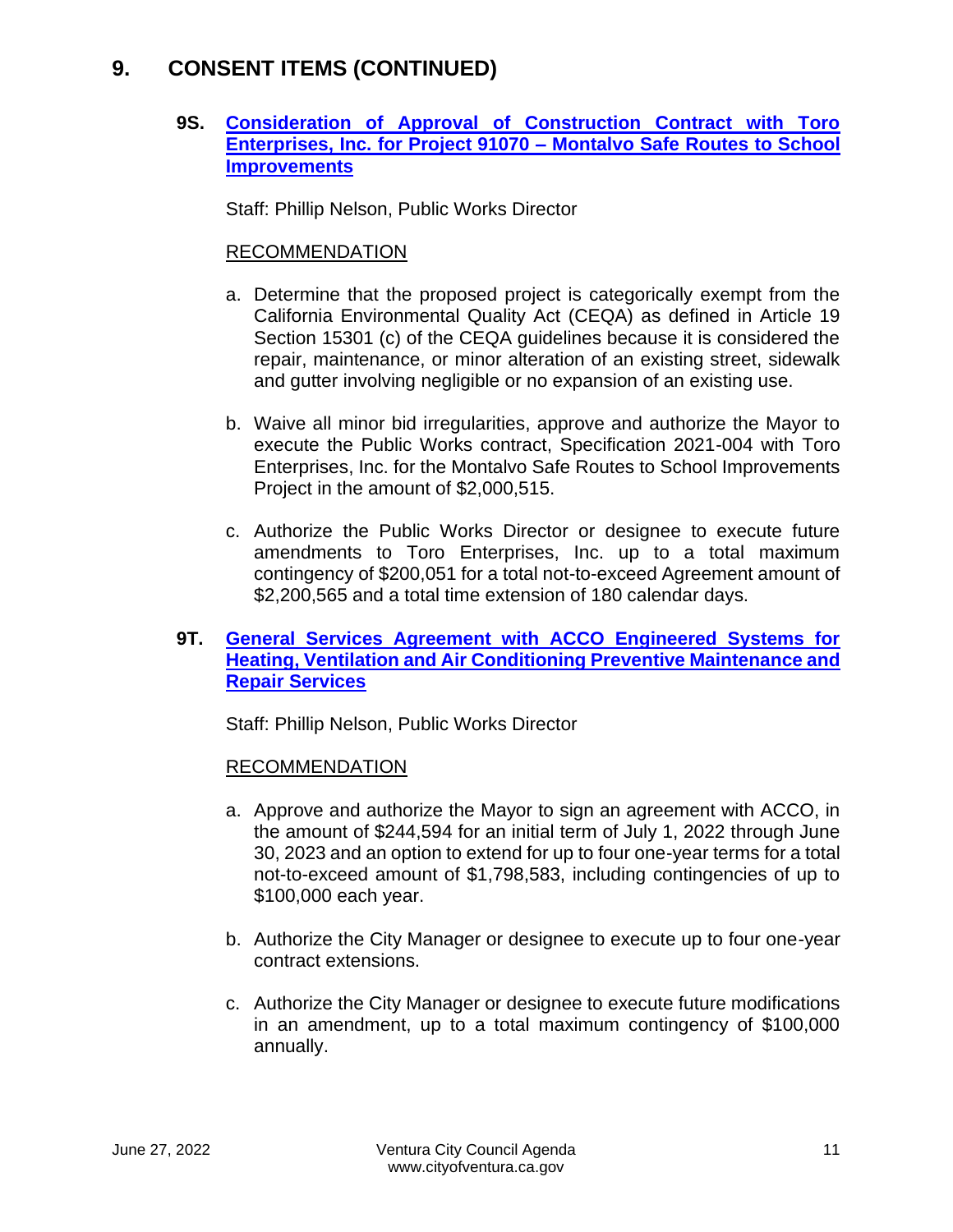### **9U. [Avenue Treatment Plant Membrane Replacement Project](https://www.cityofventura.ca.gov/DocumentCenter/View/32087/9U)**

Staff: Gina Dorrington, Ventura Water General Manager

#### RECOMMENDATION

Authorize the Mayor to execute the agreement with SUEZ Water Technologies & Solutions for the purchase of the replacement train and membrane modules at the Avenue Treatment Plant.

#### **9V. [Request for Authorization of Amendment No. 11 to the Master Service](https://www.cityofventura.ca.gov/DocumentCenter/View/32088/9V)  [Agreement with Systems & Software, Inc.](https://www.cityofventura.ca.gov/DocumentCenter/View/32088/9V)**

Staff: Gina Dorrington, Ventura Water General Manager

#### RECOMMENDATION

Approve and authorize the Mayor to execute Amendment No. 11 to Agreement No. 2013-029, with Systems & Software, Inc., adding \$326,966 to the not-to-exceed compensation to allow Systems & Software, Inc. to continue to provide software support for the utility billing and Advanced Metering Infrastructure systems through June 30, 2023.

### **9W. [Approve Lucity Asset Management Software and Service Agreement](https://www.cityofventura.ca.gov/DocumentCenter/View/32089/9W)  [Amendment for Fiscal Year 2022-2023](https://www.cityofventura.ca.gov/DocumentCenter/View/32089/9W)**

Staff: Gina Dorrington, Ventura Water General Manager

- a. Authorize the Mayor to approve an amendment to the Service Agreement with CentralSquare Technologies, LLC. to provide Lucity Asset Management Software, licensing, consulting services on demand, and Public Administration add-on for Public Works; Amendment term June 1, 2022 – June 30, 2023, for an increase in the not-to-exceed amount of \$61,222.73.
- b. Pursuant to San Buenaventura Municipal Code Section 4.600.200, authorize the City Manager to execute amendments to the agreement up to \$6,122.27 in contingency funding for Fiscal Year 2022-2023.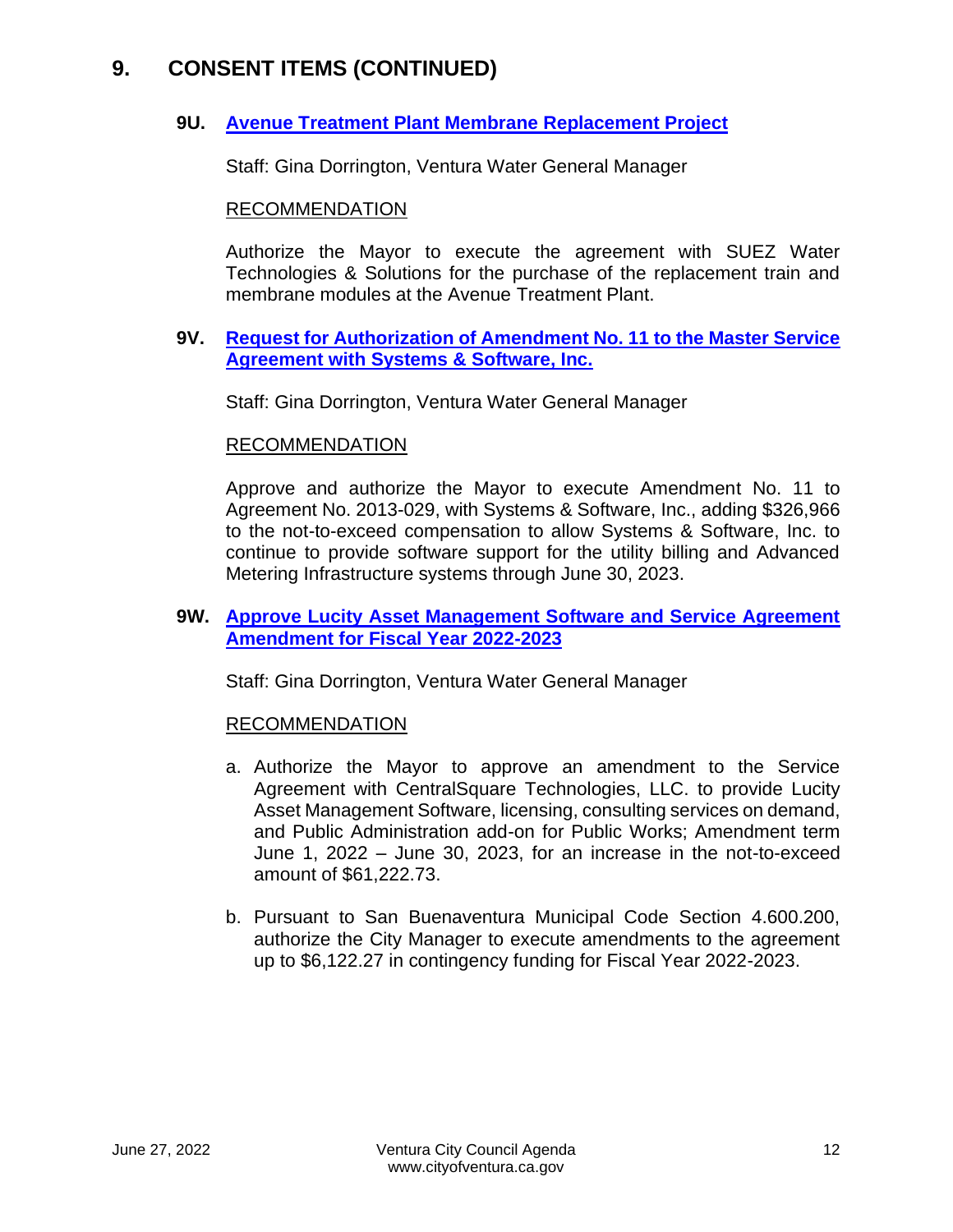### **9X. [WaterWise Consulting, Inc. Professional Services Agreement](https://www.cityofventura.ca.gov/DocumentCenter/View/32090/9X)  [Amendments](https://www.cityofventura.ca.gov/DocumentCenter/View/32090/9X)**

Staff: Gina Dorrington, Ventura Water General Manager

### RECOMMENDATION

- a. Approve and authorize the Mayor to execute the Second Amendment to the Professional Services Agreement with WaterWise Consulting, Inc. (Agreement No. 2019-124) for administration of the Water Wise Incentive Program; extending term through June 30, 2023; increase contract amount by \$201,420 not to exceed \$631,420.
- b. Approve and authorize the Mayor to execute the Fourth Amendment to the Professional Services Agreement with WaterWise Consulting, Inc. (Agreement No. 2018-019) for administration of the Irrigation Retrofit Program; extending term through June 30, 2023; decrease contract amount by \$56,048 not to exceed \$434,249.
- c. Approve and authorize the Mayor to execute the Fourth Amendment to the Professional Services Agreement with WaterWise Consulting, Inc. (Agreement No. 2019-087) for administration of the Instant Hot Water Recirculating Pump Program; extending term through June 30, 2023; decrease contract amount by \$22,840 not to exceed \$473,660.

### **9Y. [Approve Amendment to Services Agreement with Michael K Nunley &](https://www.cityofventura.ca.gov/DocumentCenter/View/32091/9Y)  [Associates, Inc. to Develop the 2020 Water System Master Plan](https://www.cityofventura.ca.gov/DocumentCenter/View/32091/9Y)**

Staff: Gina Dorrington, Ventura Water General Manager

### RECOMMENDATION

Approve and authorize the Mayor to execute the Second Amendment to the Professional Services Agreement with MKN & Associates, Inc. (Agreement No. 2020-067), to extend the term of the contract through December 31, 2022.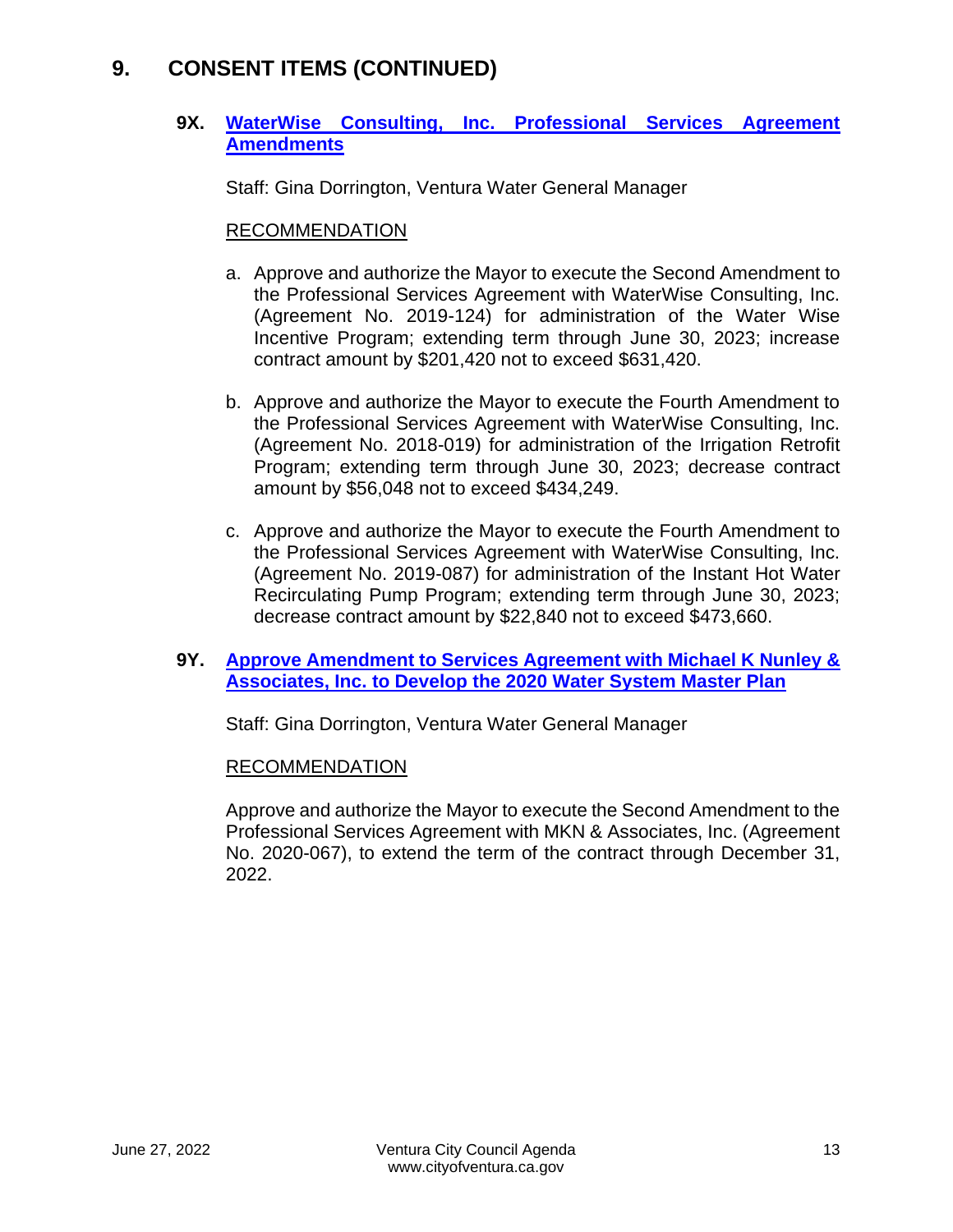### **12. PUBLIC HEARING ITEMS**

### **12A. [Streamlining in the Coastal Zone –](https://www.cityofventura.ca.gov/DocumentCenter/View/32092/12A) Ordinance for Second Reading, [Resolution for Local Coastal Program amendment and Interpretation](https://www.cityofventura.ca.gov/DocumentCenter/View/32092/12A)**

Staff: Peter Gilli, Community Development Director

### RECOMMENDATION

- a. Waive the second reading in full and adopt the Ordinance of the City Council of the City of San Buenaventura, California, adopting a Streamlining Ordinance for the Coastal Zone.
- b. Determine that the Local Coastal Program Amendment resolution is exempt from the California Environmental Quality Act (Public Resources Code Section 21080.9) because it is an approval by a local government necessary for the preparation and adoption of a local coastal program amendment and the burden of CEQA compliance is shifted from the City to the California Coastal Commission.
- c. Adopt a resolution authorizing the submittal of the Local Coastal Program Amendment to the California Coastal Commission, entitled:

"A RESOLUTION OF THE CITY COUNCIL OF THE CITY OF SAN BUENAVENTURA, CALIFORNIA, AUTHORIZING SUBMITTAL OF A LOCAL COASTAL PROGRAM AMENDMENT TO THE CALIFORNIA COASTAL COMMISSION, CONSISTING OF THE ADDITION OF SECTION 24.105.300 TO THE SAN BUENAVENTURA MUNICIPAL CODE TO IMPLEMENT THE STREAMLINING OF THE DEVELOPMENT PROCESS IN THE COASTAL ZONE"

- d. Endorse an interpretation by the Community Development Director titled "Interpretation for the Role of PC, DRC, and HPC in the Coastal Zone."
- **12B. [Adoption of the 2022-2023 Annual Action and Funding Plan –](https://www.cityofventura.ca.gov/DocumentCenter/View/32095/12B) [Community Development Block Grant and HOME Investment](https://www.cityofventura.ca.gov/DocumentCenter/View/32095/12B)  [Partnerships Programs, and Approval of the 2019-2020 CDBG-CV](https://www.cityofventura.ca.gov/DocumentCenter/View/32095/12B)  [Action Plan Amendment](https://www.cityofventura.ca.gov/DocumentCenter/View/32095/12B)**

Staff: Peter Gilli, Community Development Director

#### RECOMMENDATION

a. Conduct a public hearing and receive comments.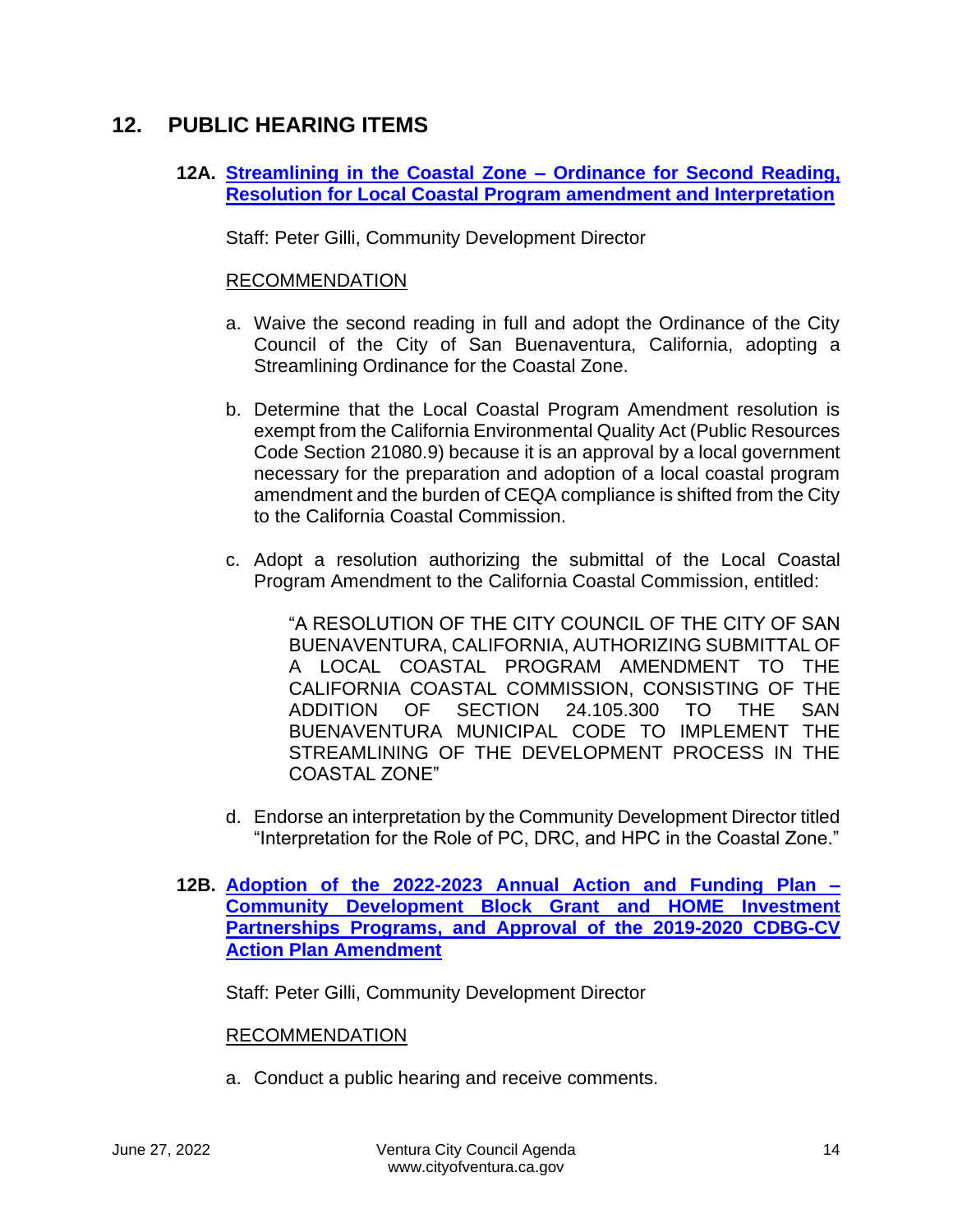# **12. PUBLIC HEARING ITEMS (CONTINUED)**

- b. Adopt a Resolution to approve the following for U.S. Department of Housing and Urban Development submission:
	- 1. The 2022-2023 Action and Funding Plan that details the goals and uses of CDBG and HOME funds
	- 2. Substantial Amendment to the FY 2019-2020 CDBG-CV Action Plan
	- 3. CDBG Funding in the amount of \$794,420, including \$653,426 in 2022-23 entitlement funding, \$106,000 in CDBG-CV CARES Act funding, and \$34,994 in carryover funds, as described in Exhibit A
	- 4. The 2022-2023 HOME award in the amount of \$475,934 for eligible program activities
- c. Authorize the submission by the City Manager to the U.S. Department of Housing and Urban Development of the 2022-2023 Action Plan and its related certifications and federal forms, and the 2019-2020 Action Plan substantial amendment.
- d. Authorize the Finance and Technology Department to make necessary changes to revenues and expenditures in the 2022-2023 operating budget per the approved Action Plan.
- e. Authorize the Community Development Director, or his designee, to execute Subrecipient and Loan Agreements, as necessary, for 2022- 2023 CDBG funding, and to adjust funding of a project, as needed, based on grant award by U.S. Department of Housing and Urban Development and according to the Citizen Participation Plan, including adjustments to the allocations and expenditures of prior and current year program income up to ten percent per project.

# **13. FORMAL ITEMS**

**13A. [Building Permit Review Process Update and Agreements for Citywide](https://www.cityofventura.ca.gov/DocumentCenter/View/32094/13A)  [Plan Review Services](https://www.cityofventura.ca.gov/DocumentCenter/View/32094/13A)**

Staff: Peter Gilli, Community Development Director

- a. Receive the update on the building permit review process.
- b. Authorize the Mayor to execute a one-year Negotiated Professional Services Agreement with Shums Coda for Citywide Plan Review Services on behalf of the City in Fiscal Year 2022-2023, for a not-toexceed amount of \$500,000 dollars for one fiscal year.